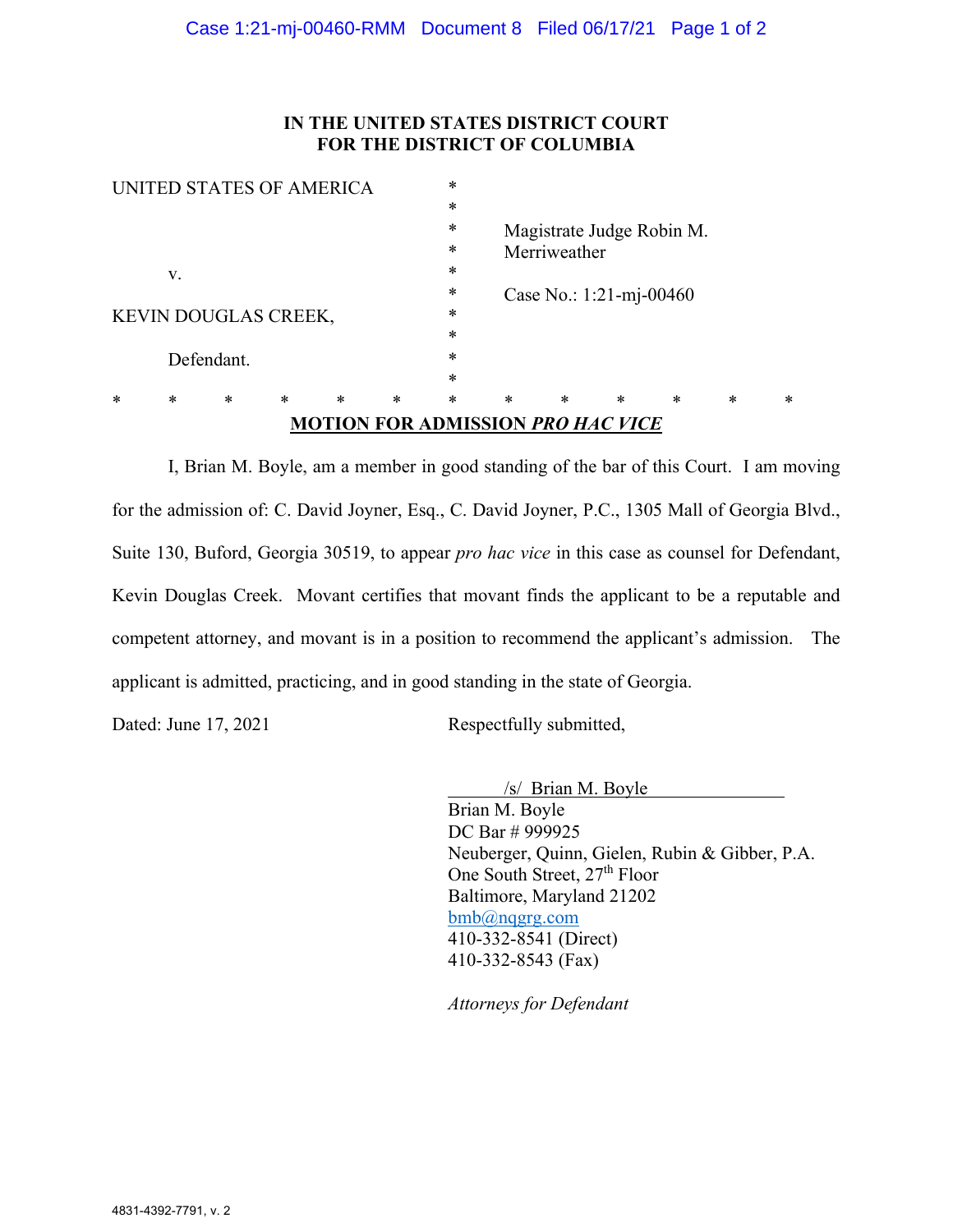## **CERTIFICATE OF SERVICE**

I HEREBY CERTIFY, that on this 17<sup>th</sup> day of June 2021, Defendant's Motion and Order

for Admission *Pro Hac Vice* and Declaration of C. David Joyner in Support of Motion to Admit

Counsel *Pro Hac Vice* was filed and sent via ECF, to:

Jacob Strain Assistant United States Attorney 111 South Main Street, #1800 Salt Lake City, Utah 84111

*Counsel for the United States* 

/s/ Brian M. Boyle

Brian M. Boyle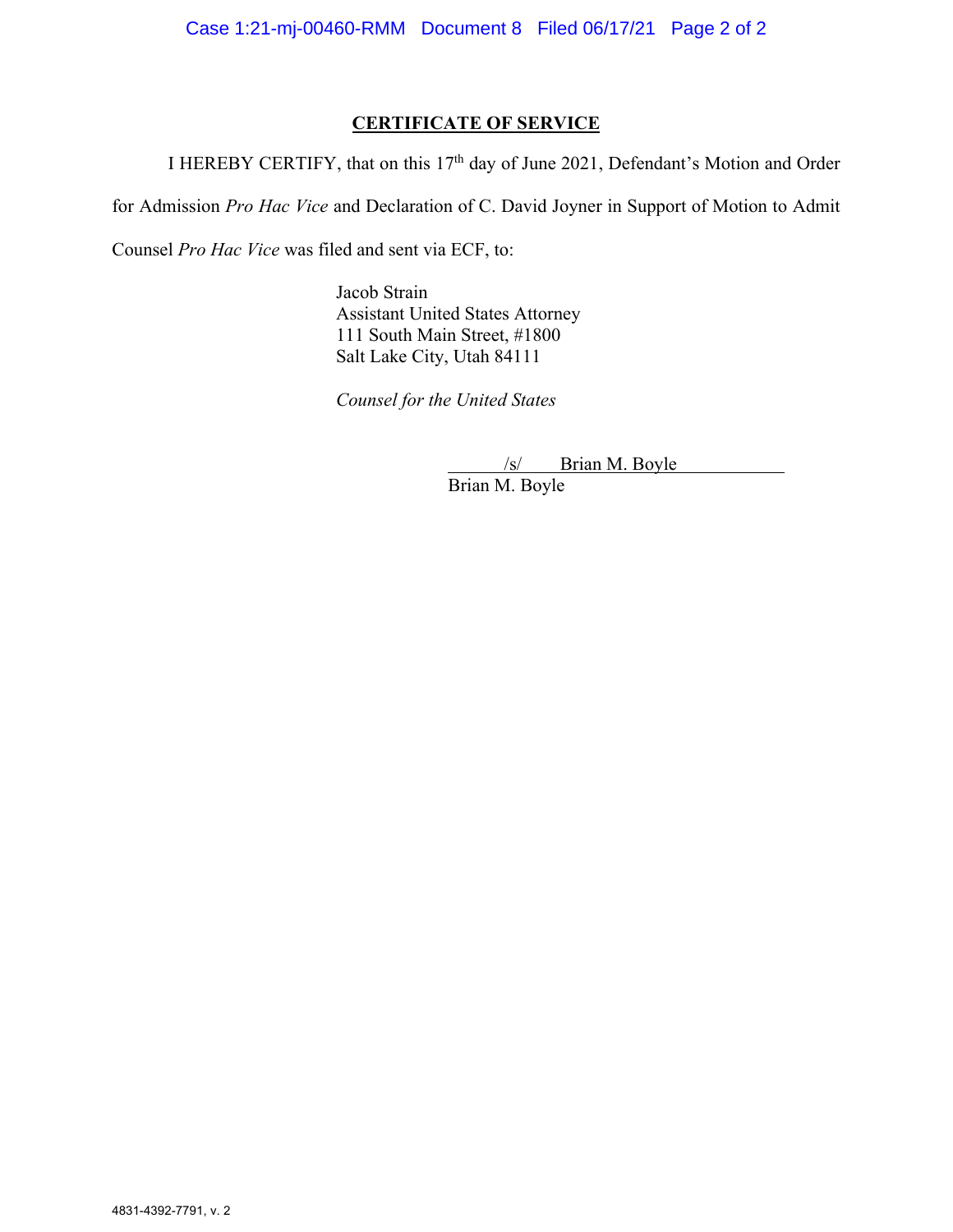#### Case 1:21-mj-00460-RMM Document 8-1 Filed 06/17/21 Page 1 of 2

#### IN THE UNITED STATES DISTRICT COURT FOR THE DISTRICT OF COLUMBIA

|                          |            |   |   |   |        |        |                           | SUPPORT OF MOTION TO ADMIT COUNSEL PRO HAC VICE |        |   |        |        |  |  |
|--------------------------|------------|---|---|---|--------|--------|---------------------------|-------------------------------------------------|--------|---|--------|--------|--|--|
|                          |            |   |   |   |        |        |                           | DECLARATION OF C. DAVID JOYNER IN               |        |   |        |        |  |  |
| $\ast$                   | *          | * | * | * | $\ast$ | *      | $\ast$                    | ж                                               | $\ast$ | * | $\ast$ | $\ast$ |  |  |
|                          |            |   |   |   |        | *      |                           |                                                 |        |   |        |        |  |  |
|                          | Defendant. |   |   |   |        | *      |                           |                                                 |        |   |        |        |  |  |
|                          |            |   |   |   |        | $\ast$ |                           |                                                 |        |   |        |        |  |  |
| KEVIN DOUGLAS CREEK,     |            |   |   |   |        | $\ast$ |                           |                                                 |        |   |        |        |  |  |
|                          |            |   |   |   |        | $\ast$ | Case No.: $1:21-mj-00460$ |                                                 |        |   |        |        |  |  |
|                          | V.         |   |   |   |        | *      |                           |                                                 |        |   |        |        |  |  |
|                          |            |   |   |   |        | *      | Merriweather              |                                                 |        |   |        |        |  |  |
|                          |            |   |   |   |        | *      |                           | Magistrate Judge Robin M.                       |        |   |        |        |  |  |
|                          |            |   |   |   |        | *      |                           |                                                 |        |   |        |        |  |  |
| UNITED STATES OF AMERICA |            |   |   |   |        | *      |                           |                                                 |        |   |        |        |  |  |

C. David Joyner, being duly sworn, hereby deposes and says as follows:

 $1.$ I make this statement based on my personal knowledge of the facts set forth herein and in support of the concurrently filed motion to be admitted as counsel pro hac vice.

2. I am a member in good standing of the bars of the following State Courts and/or United States Courts: State Bar of Georgia; United States District Courts for the Northern, Middle and Southern Districts of Georgia; and the United States Court of Appeals for the Eleventh Circuit.

- 3. I certify that I have never been disciplined by any bar.
- 4. I have not been admitted pro hac vice in this Court within the last two years.

Respectfully submitted, C. David Jøyner C. David Joyner, P.C. 1305 Mall of Georgia Blvd. Suite 130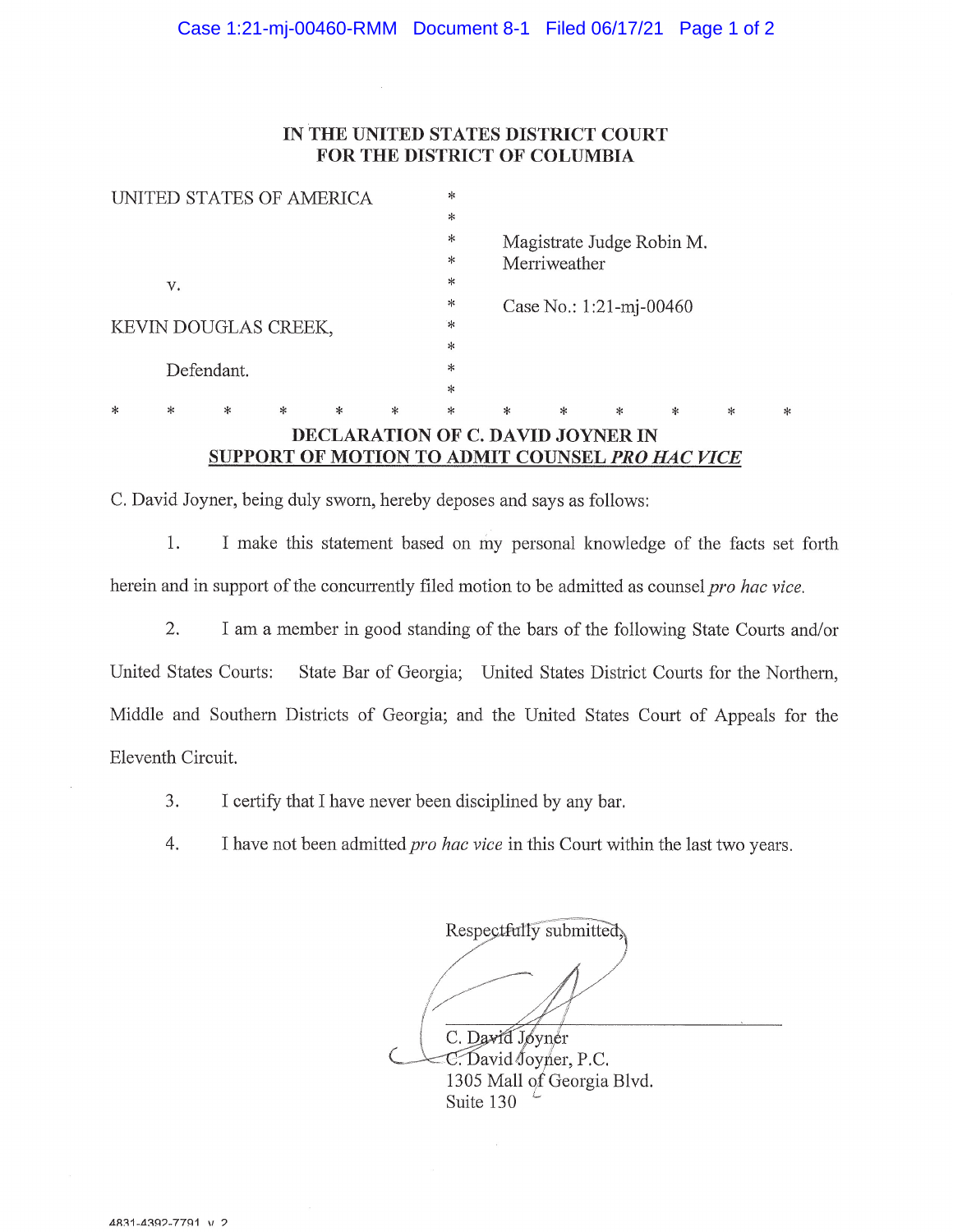Buford, Georgia 30519<br>770-614-6415 (phone)<br>770-614-7678 (fax)<br>djoyner@cdavidjoynerpc.com

 $\omega$ 

 $\alpha$